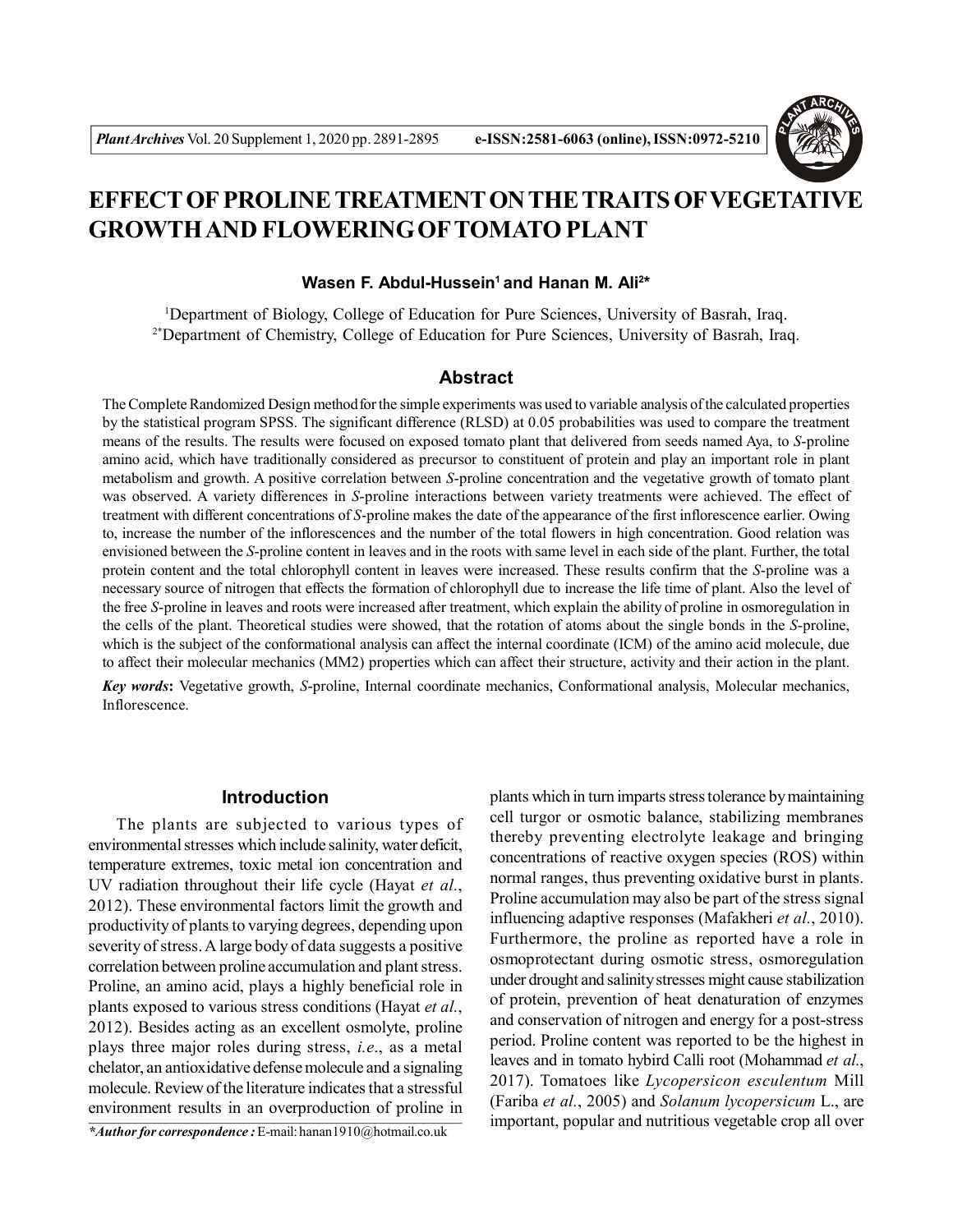the world. Tomato is the top source of vitamin A and C in human diet and contains high content of antioxidant compounds which offer a number of benefits to human health. It is also plays a vital role in providing a substantial amount of dietary fiber, lycopene, β-carotene, phenolic compounds, iron, magnesium, niacin, potassium, phosphorus, riboflavin and thiamine, which prevents oxidative changes in the human body (Mohammad *et al.*, 2017, Fariba *et al.*, 2005).

# **Materials and Methods**

This study was focused on tomato plant that delivered from seeds named Aya. The later was cultured on plastic anvilslaying, which prepared from mix of 1:3 natural to artificial soil (Peat moss). The best seeds that were homogeneous in size and shape were selected and soaked with distilled water for one day period, then were planted in equal depths (0.5 cm) for all seeds. The resulting plants were sprayed with *S*-proline in  $(0, 50, 100$  and  $150$  mg/ $L^2$ ) concentrations using Tween-20 to reduce the surface tension. This step was repeated for three times with leaving two weeks in between each replicate. Add to which, the following studies and tests were achieved after 90 dyes of treatment.

#### **Characteristics of vegetative growth**

The plants height : The plants height was measured from the place of contact with the soil to the top growing in rate of two plants per pot or by three replicates per treatments per cm.

The diameters of stem: The diameters of stem were measured using Verneirs caliper from the place of contact the fifth real leaf with a modified leg for two plants of each pot per cm.

The number of leaves in the plant: The total number of the whole leaves, that grown on the main stem was calculated at the rate of two plants per pot.

The leaves area: Each leaf was cut off (tomato plant in each pot) from their main contact with the stem. Then, each leaf was put on the paper and shaped and then labeled using a pencil, followed by cut the labeled paper with area equal to 5\*5 cm. Further, the weight was taken using accurate balance. Therefore, the leaf's area of each plant was calculated by the relation between the weight of paper and the weight of area unit (the resulting data was in cm<sup>2</sup>/ plant).

The fresh weight of the vegetative total: The fresh weight of the vegetative total was measured using accurate balance.

The dry weight of the vegetative total: The vegetative part of the plant was dried using oven at  $75^{\circ}$ C for 48 hours and the dry weight of the vegetative total was measured also by using the accurate balance.

#### **Characteristics of inflorescence growth**

The date of the appearance of the first inflorescence: The number of days of seed cultivation to date has been calculated for all treatments.

The number of the inflorescences: The number of days of seed cultivation was calculated until the first inflorescence of the plant was formed, this process was achieved for all treatments.

The number of the total flowers: The numbers of the total inflorescences for each pant were calculated during its growth period for each experimental unit.

The ratio of the contract for the first inflorescence: The percentage of ripe fruits was estimated from calculating the number the ripe flowers in the first inflorescence according to the following equation:

Ripe fruits% = 
$$
\frac{No. of the ripel, \text{lower}}{No. of the total open flowers}
$$
 (1)

#### **The physiological characteristics of plants**

The total chlorophyll content in leaves: The total chlorophyll content in leaves was realized by using a method same to that designated by Porra (Porra *et al*, 2002) as following:

• The leaves of the tomato plant  $(0.5 \text{ g})$  were dissolved by adding  $15 \text{cm}^3$  of acetone (80%) and then were mashed very well. This step was replicated for three times for each treatment.

• The absorption of the resulting symbol was obtained at  $\lambda$  (645) nm and  $\lambda$  (665) nm using the spectrophotometer. Then, the total chlorophyll content in leaves were calculated *via* the following equation:

The total chlorophyll  $(mg/mg^{-1}) = 20.2*$ photo-density in  $\lambda$  (645+8.02) nm\* photo-density in  $\lambda$  (665) nm (2)

By the changing of the values  $(mg/mg^{-1})$  in equation (2) to the values  $(mg/100 \text{ mg}^{-1})$  by equation (3):

$$
\left(\frac{mg}{100 g^{-1}}\right) = \frac{\frac{mg}{L^{-1}}}{100 cm^3} + \frac{100}{The weight of symbol (g)} (3)
$$

The *S*-proline content in leaves: The *S*-proline content in leaves ( $\mu$ g/g dry material) was achieved by using Lindsley and Toll as following:

• The dried plant tissues (0.2g) were dissolved by adding 5 mL of ethanol (95%).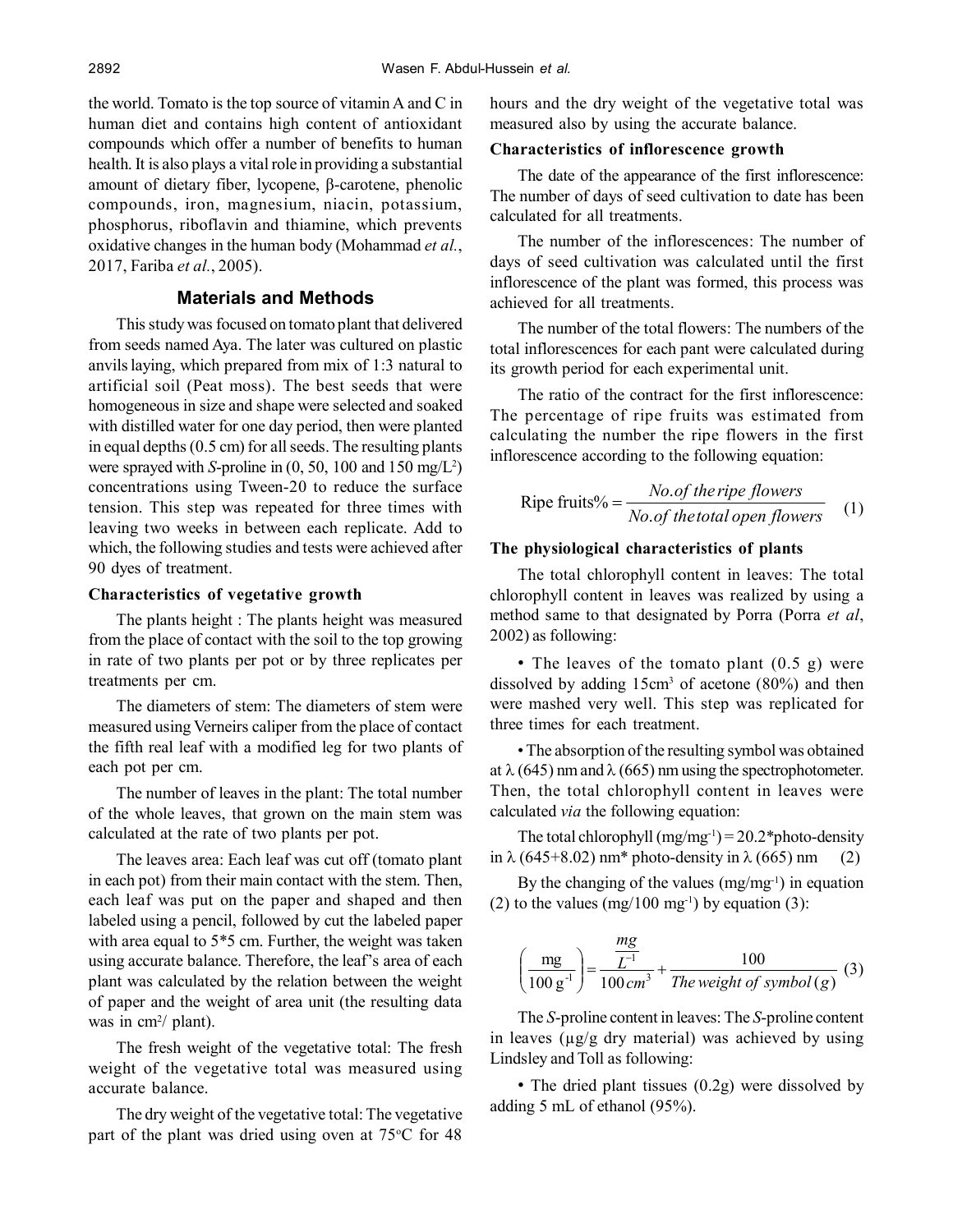

**Fig. 1:** The structure of *S*-proline.

• The resulting solution was centrifuged and the clear solution was evaporated and dried and the distilled water (2 mL) was added. The resulting solution was centrifuged again.

• The absorption of 1 mL of the resulting clear solution was obtained using the spectrophotometer.

• The proline content in leaves was calculated (equation 4), depend on the standard curve that achieved using the results of proline (mg/mg<sup>-1</sup> dry material).

The proline content in leaves (mg/mg<sup>-1</sup>) = 
$$
\frac{The data from sandard curve}{The weight of symbol (g)} + The dilution
$$
\n(4)

The total protein content in leaves: The total protein content in leaves was attended by using a method same to that elected by A. (Page *et al.*, 1982)*.* The percentage of the total protein content in leaves was also calculated by using equation (5) below:

The total protein content =  $N\% * 6.25$  (5)

## **The statistical studies**

The Complete Randomized Design method for the simple experiments was used to variable analysis of the calculated properties by the statistical program SPSS. The significant difference (RLSD) at 0.05 probabilities was used to compare the treatment means.

**Table 1:** The effect of treatment with *S*-proline in the vegetative growth of tomato increase the photosynthesis and facilitate plant.

| Treatment  | Height | The      | <b>Leaves</b> | <b>Number</b> | Fresh         | Dry weight    |
|------------|--------|----------|---------------|---------------|---------------|---------------|
| mg/L       | of     | diameter | area          | of            | weight of the | <b>of the</b> |
|            | plant  | of stem  |               | leaves        | vegetative    | vegetative    |
|            |        | (cm)     |               |               | total         | total         |
| $\theta$   | 14.22  | 0.25     | 33.12         | 8             | 4.17          | 0.33          |
| 50         | 21.52  | 0.53     | 55.41         | 10            | 8.21          | 0.71          |
| 100        | 29.11  | 0.72     | 79.34         | 12            | 11.31         | 0.97          |
| 200        | 35.12  | 0.91     | 90.11         | 15            | 15.15         | 1.9           |
| <b>RLS</b> | 4.13   | 0.19     | 9.35          | 2.21          | 3.23          | 0.23          |

#### **Result and Discussion**

The statistical analysis results as presented in table 1, below were showed the effect of *S*-proline in the vegetative growth of tomato plant. The best growth was observed using 200 mg/L which gave the best height of plant equal to 35.12 mg/L in contrast with control (1.22 mg/L). Proline, an amino acid, plays an important role in plants. It protects the plants from various stresses and also helps plants to recover from stress more rapidly (Hayat *et al.*, 2012). When, the proline applied exogenously to plants exposed to stress. The proline enhanced the growth and other physiological characteristics of the plants (Hayat *et al.*, 2012).

A variety differences in *S*-proline interactions between variety treatments were observed in table 1. above. The content of *S*-proline in leaf, leaf area and stem was increased at growth stages. The best results of the diameter of stem, the number of leaves and the leaves area were also obtained using 200 mg/L which equal to  $0.91$  cm, 15 leaves and  $9.11$  cm<sup>2</sup> respectively. These results were compared with that gained by control which equal to  $0.25$  cm, 8 leaves and  $33.12$  cm<sup>2</sup> respectively. Further, the treatment with *S*-proline was gave same effect in the fresh weight of the vegetative total and the dry weight of the vegetative total (Table 1). These results can explain by the high relationship in between the fresh weight and the dry weight of the vegetative total in the tomato plant and the structure effect of *S*-proline amino acid Fig. 1.

The increase of the level of *S*-proline content in the plant can decrease the osmotic potential due to affect the aqueous potential of the cell subsequently. Proline acts as an osmolite beside enzymes and other macromolecules and therefore, protects the plant against low water potential and causes osmotic regulation in plant organs (Jureková *et al.*, 2011). Add to which, the main reason of increase in the area of leaf belong to osmotic concentration of the growth media which allow the different cells and tissues of the plant to be naturally worked. Our observation that the ability of *S*-proline to

> the gas exchange by stomata and stopped the analysis of the chlorophyll dyes due to monopolies the  $CO<sub>2</sub>$ concentration and water loos by transpiration. The treatment with *S*-proline also lead to increase the number of leaves in the plant depends on their ability to produce the energy for respiration.

> > The effect of treatment with proline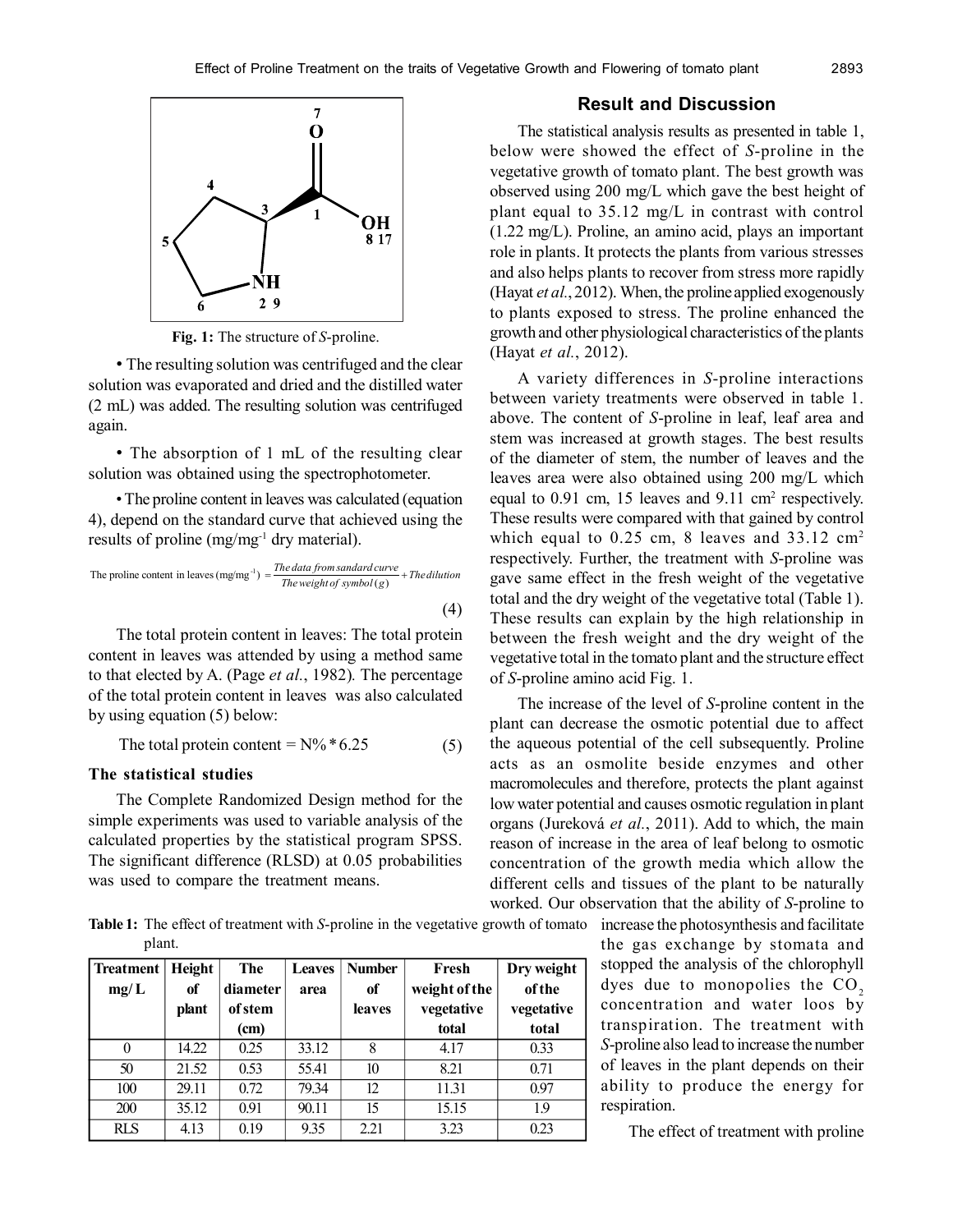Table 2: The effect of treatment with *S*-proline in characteristics of inflorescence in characteristics of inflorescence growth growth.

| <b>Treatment</b><br>mg/L | Date of the<br>appearance of the | <b>Number</b><br>of the | the total | Number of Percentage<br>of |
|--------------------------|----------------------------------|-------------------------|-----------|----------------------------|
|                          | first inflorescence              | <i>inflorescences</i>   | flowers   | rips                       |
| 0                        | 90                               |                         | 19        | 30.41                      |
| 50                       | 82                               | 1.55                    | 4.43      | 40.11                      |
| 100                      | 77                               | 2.11                    | 7.81      | 50.71                      |
| 200                      | 64                               |                         | 13.11     | 60.51                      |
| RLS                      | 5.25                             | 44                      | 3.37      | 835                        |

**Table 3:** The effect of treatment with *S*-proline in chemical content in leaves of tomato plant

| <b>Treatment</b> | <b>Total chlorophyll</b> | S-proline  | S-proline           | <b>Total protein</b> |  |
|------------------|--------------------------|------------|---------------------|----------------------|--|
| mg/L             | content in leaves        | content in | content in          | content in           |  |
|                  | $mg/100 g$ fresh         | leaves     | roots $\mu$ g/g dry | leaves               |  |
|                  | 1.37                     | 290        | 330                 | 10.93                |  |
| 50               | 3.21                     | 479        | 490                 | 19.21                |  |
| 100              | 4.63                     | 797        | 820                 | 28.73                |  |
| 200              | 6.11                     | 1210       | 1280                | 35.12                |  |
| <b>RLS</b>       | 171                      | 92.19      | 98.92               | 5.44                 |  |

**Table 4:** Internal coordinate (ICM) of *S*-proline.

| No.            | <b>Atom</b> | <b>Bond</b> | <b>Bond</b>    | Angle       | Angle          | $2nd$ Angle | 2 <sub>nd</sub> | 2 <sup>nd</sup> Angle |
|----------------|-------------|-------------|----------------|-------------|----------------|-------------|-----------------|-----------------------|
|                |             | Atom        | Length $(\AA)$ | <b>Atom</b> | $\binom{0}{0}$ | <b>Atom</b> | Angle (°)       | <b>Type</b>           |
| 1              | C(1)        |             |                |             |                |             |                 |                       |
| $\overline{2}$ | C(3)        | C(1)        | 1.509          |             |                |             |                 |                       |
| 3              | N(2)        | C(3)        | 1.46           | C(1)        | 110.852        |             |                 |                       |
| 4              | C(4)        | C(3)        | 1.519          | C(1)        | 110.852        | N(2)        | 103.776         | $Pro-S$               |
| 5              | H(10)       | C(3)        | 1.113          | C(1)        | 105.944        | N(2)        | 112.771         | $Pro-R$               |
| 6              | C(5)        | C(4)        | 1.524          | C(3)        | 105.107        | C(1)        | -94.649         | Dihedral              |
| 7              | H(11)       | C(4)        | 1.113          | C(3)        | 110.528        | C(5)        | 110.528         | Pro-R                 |
| 8              | H(12)       | C(4)        | 1.113          | C(3)        | 112.007        | C(5)        | 112.007         | Pro-S                 |
| 9              | C(6)        | N(2)        | 1.46           | C(3)        | 104.967        | C(1)        | 78.507          | Dihedral              |
| 10             | H(9)        | N(2)        | 1.02           | C(3)        | 110.775        | C(6)        | 109.47          | Pro-S                 |
| 11             | H(13)       | C(5)        | 1.113          | C(4)        | 110.523        | C(6)        | 110.523         | $Pro-S$               |
| 12             | H(14)       | C(5)        | 1.113          | C(4)        | 111.996        | C(6)        | 111.996         | Pro-R                 |
| 13             | H(15)       | C(6)        | 1.113          | N(2)        | 110.838        | C(5)        | 110.838         | Pro-S                 |
| 14             | H(16)       | C(6)        | 1.113          | N(2)        | 112.738        | C(5)        | 112.738         | Pro-R                 |
| 15             | O(8)        | C(1)        | 1.338          | C(3)        | 120            | N(2)        | $\Omega$        | Dihedral              |
| 16             | O(7)        | C(1)        | 1.208          | C(3)        | 120            | O(8)        | 120             | Pro-S                 |
| 17             | H(17)       | O(8)        | 0.972          | C(1)        | 106.1          | C(3)        | 180             | Dihedral              |



**Fig. 2:** The conformational energy.

was also studied (Table 2). This effect leads to make the date of the appearance of the first inflorescence earlier especially in 200 mg/ $L^{-1}$ . The period of apparent was in 64 days instead of 90 days in control. Further, the number of the inflorescences and the number of the total flowers were also affected by treatment with *S*-proline. The best increase was observed in 200 mg/L-1

which equal to 3 inflorescence and 13.11 flowers in contrast with other treatments. Furthermore, the treatment with *S*-proline also affected the percentage of rips values which equal to 60.51% in 200 mg/ L -1 in contrast with control equal to 30.41.

The results from table 2, above were indicated that the treatment with *S*-proline make the date of the appearance of the first inflorescence earlier because of their ability in produce the equilibrium between the nitrogen and carbohydrate. The major physiological properties of the proline in the hormone equilibrium can increase the number of flowers. The treatment with *S*-proline also improved the total chlorophyll content in leaves as presented in table 3, below. Good relation between the *S*-proline content in leaves and in the roots of the plant, due to same increase in the level of *S*-proline was observed in each side of plant. The highest results in leave and root were equal to (1210 and 1280)  $\mu$ g/g<sup>-1</sup> dry respectively using 200 mg/ L -1. However, the total protein content in leaves was affected with treatment and the high value was equal to 35.12% using  $200 \text{ mg/L}$ <sup>1</sup> in contrast with control which equal to 10.93%.

The results from table 3, above were showed that the treatment with *S*-proline lead to increase the total chlorophyll content in leaves, especially in 200 mg/ $L<sup>-1</sup>$ . The later was equal to 6.11 mg/100 g fresh in contrast with control which equal to 1.37 mg/100 g fresh. These results confirm that the *S*-proline was a necessary source of nitrogen that can affect the formation of chlorophyll. The treatment with *S*-proline also improved